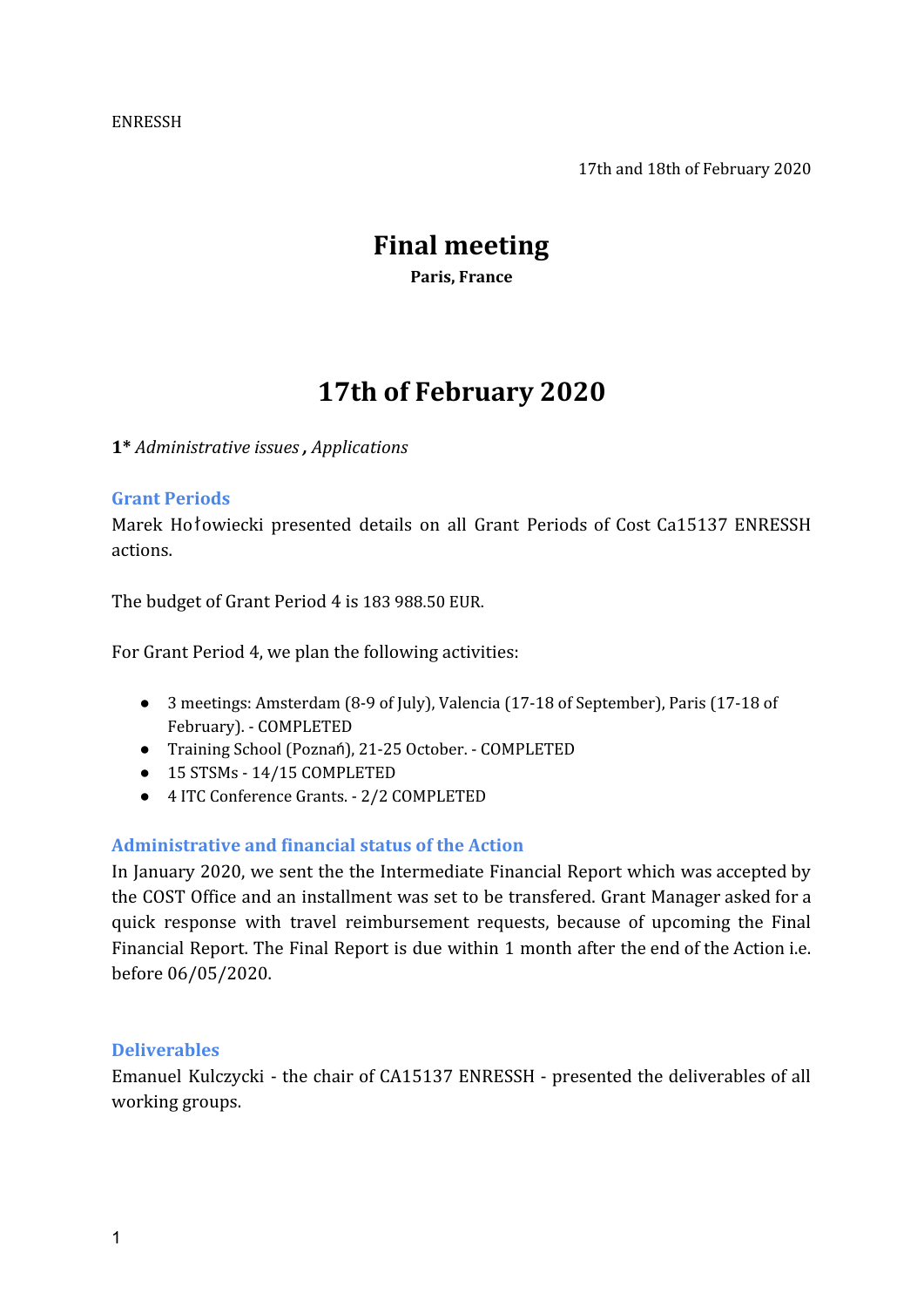WG leaders presented the outcomes of the most relevant results for SSH **research** community that can help them and enhance their visibility, improve the way SSH results are evaluated.

Third Training school organised by WG3 in Ponzań (Poland) was summarized. During the 5 days in October 2019. 10 trainers and 32 trainees attended the event.

Janne Pölönen & Tim Engels from WG3 presented the recommendations for maintenance of publication channel lists.

Jon Holm & Corina Balaban presented and discussed the conclusion of ENRESSH publication.

Workgroup leaders presented the most relevant results for SSH policy community that can help them and enhance their visibility, improve the way SSH results are evaluated.

### **Dissemination matters**

It was mentioned that RESSH conference will be organised in September 2020 in Poznań (Poland). The conference can be perceived as a great opportunity of disseminating the outcomes of the action.

COST action CA15137 was chosen as influential for stakeholders and policymakers. Therefore, the outcomes of the action will be presented on a workshop organised by the COST Association *COST Actions and Policy Impact* in April 3 in Brussels.

Jack Spaapen & Stefan de Jong presented the idea and described all steps of preparation of Evaluation Hackathon in Brussels.

Action's website and social media channels were also discussed, as well as maintaining them after the end of the action. The server and domain enressh.edu were extended to year 2022.

#### **STSMs**

Presentation of outcomes of STSMs performed by Elias Sanz-Casado, Jadranka Stojanovski, Eeva Savolainen and Marek Holowieki.

#### **Future plans**

Two submitted proposals were described. One is a CEF Telecom Call - Public Open Data and the other one is COST Innovators' Grant (CIG). Acocrding to the documentation of CIG, the project aims at enhancing the pace and success of breakthrough innovations, to build bridges between the scientific research performed in COST Actions and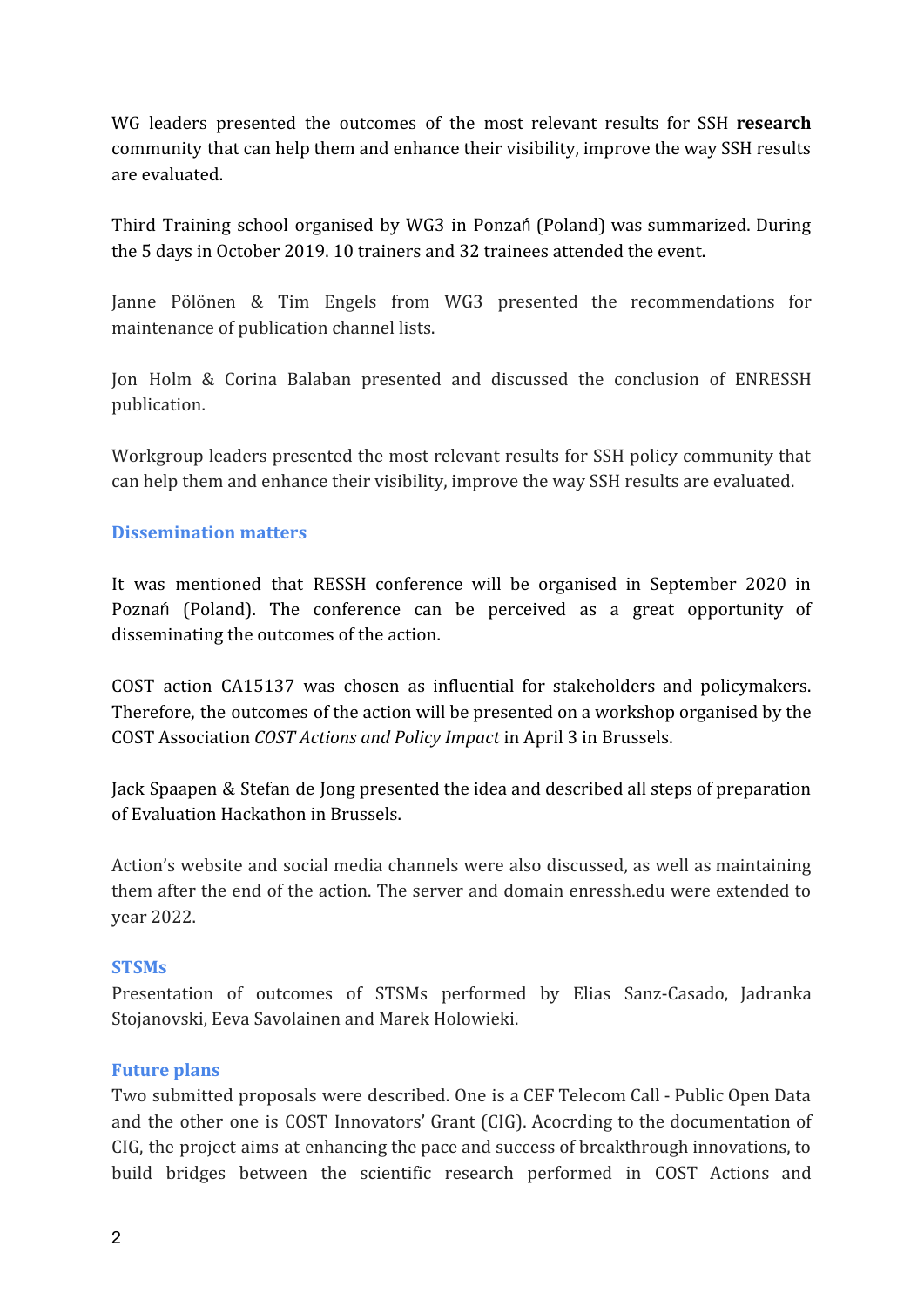marketable applications and to explore innovation potential. During one of the sessions the defense of the CIG application was prepared and performed.

During the parallel sessions workgroup leaders gave an update on projects. Work group 1 discussed the final remarks of the peer review report. The advancement of this deliverable was discussed. Report on evaluation systems was also presented and shortly discussed. Discussion also took place on the policy brief about better adapted criteria and procedures for research evaluation. Another discussed topic was another policy brief that is being prepared about career and evaluation.

# **18th of February 2020**

On the second day of the meeting outcomes of all 4 grant periods were communicated to the stakeholders and policy-makers.

Mrs. Monica DIETL, Coordinator of "Plan Action Europe" at the French Ministry for Higher Education and Research opened the event.

Then, Emanuel Kulczycki - chair of the COST action CA15137 - presented how research evaluation is beneficial for society. [Slides](https://enressh.eu/wp-content/uploads/2018/04/KULCZYCKI_PARIS_18th-of-February-2020.pdf)

The first session was titled **ENRESSH toolbox for SSH policy community**, Jack Spaapen the vice chair of the action was the chair of the session

# *Evaluation as a tool to achieve policies*

- Michael Ochsner: Aligning research evaluation with clear policy goals: risks and opportunities [Slides](https://enressh.eu/wp-content/uploads/2018/04/Stakeholders_PolicyGoals_v04.pdf)
- Paul Benneworth: How to provide structures and incentives to foster impactful research [Slides](https://enressh.eu/wp-content/uploads/2018/04/benneworth-policy-rountable-feb-2020.pptx)

# *Improving research information systems*

- Linda Sīle: National bibliographic databases for research evaluation: the knowns and the unknowns [Slides](https://enressh.eu/wp-content/uploads/2018/04/ENRESSH2020_Sile_FINAL.pptx)
- Elea Gimenez-Toledo and Gunnar Sivertsen: ABP, the register of Academic Book Publishers [Slides](https://enressh.eu/wp-content/uploads/2018/04/Sivertsen-and-Gimenez-Paris-February-2020.pptx)

# *Internationality and locality: Opposition or a winning team?*

- Janne Pölönen: The Helsinki Initiative on Multilingualism in Scholarly Communication [Slides](https://enressh.eu/wp-content/uploads/2018/04/helsinki_initiative_18022020_v1.pptx)
- Jon Holm: Peer Review, language, national and international communities **[Slides](https://enressh.eu/wp-content/uploads/2018/04/Peer_review_Holm.pptx)**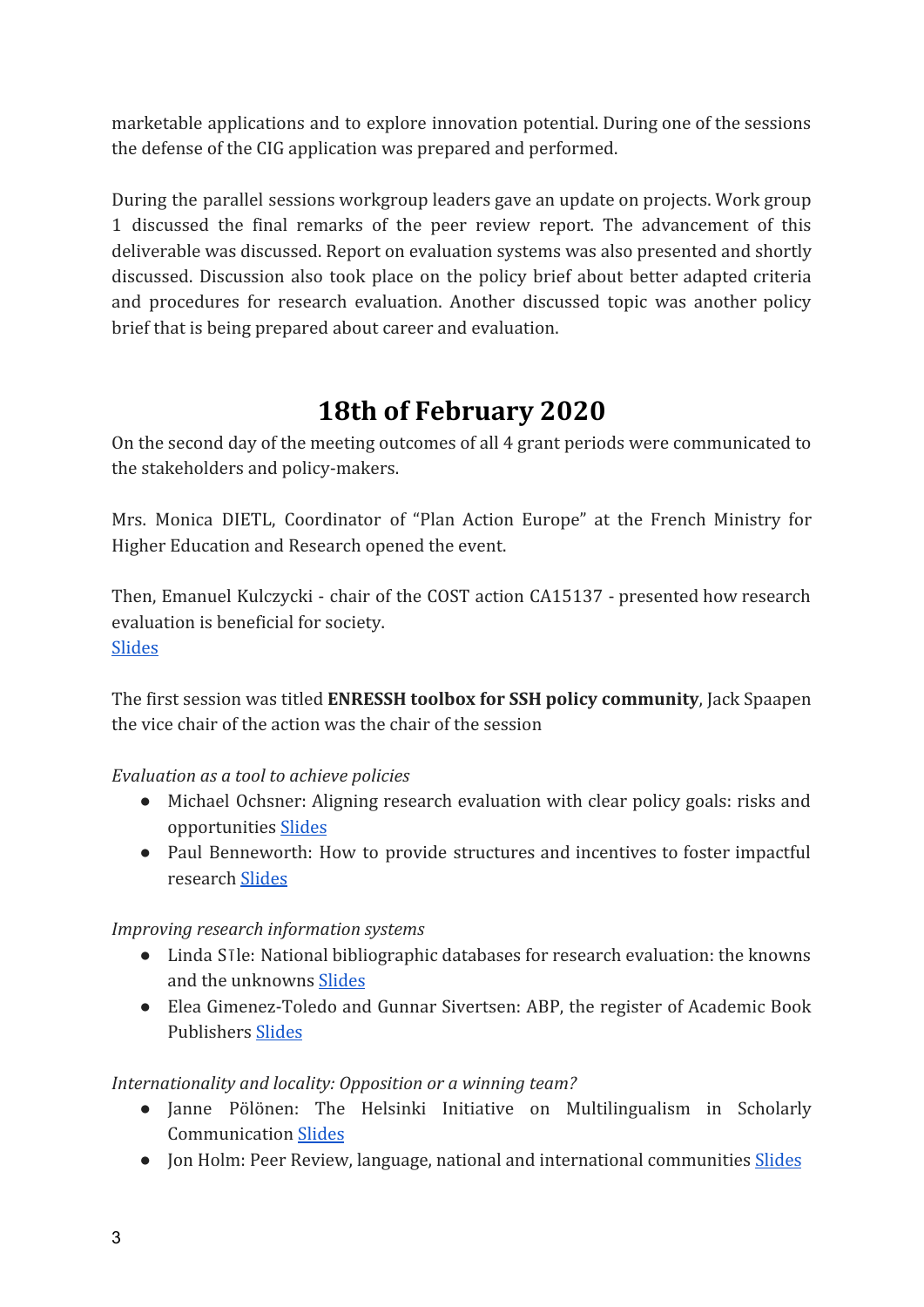Main messages for policy makers

● Jon Holm and Corina Balaban: The role of national evaluation systems in fostering better and more relevant SSH-research [Slides](https://enressh.eu/wp-content/uploads/2018/04/Role-of-national-evaluation-systems_Holm_short.pptx)

The second session was titled **ENRESSH tips for SSH research community**, Emanuel Kulczycki was the chair of the session

## *Evaluation and career*

- Marc Vanholsbeeck: Early career investigators and evaluation in SSH: Opportunities and threats [Slides](https://enressh.eu/wp-content/uploads/2018/04/ECI-Recommendations_SH.ppt)
- Ginevra Peruginelli: Diversity of evaluation systems [Slides](https://enressh.eu/wp-content/uploads/2018/04/Paris_Career-Promotion_GP.pptx)

# *Evaluation and publication strategy*

- Marc Vanholsbeeck: How to promote open science [Slides](https://enressh.eu/wp-content/uploads/2018/04/COST-ENRESSH_OpenScience_v2.ppt)
- Tim Engels and Emanuel Kulczycki: Diversity of publication patterns and its implications for evaluation [Slides](https://enressh.eu/wp-content/uploads/2018/04/20200218-ENRESSH-dissemination-event.pptx)
- Julia Olmos Peñuela: Managing the tensions of rigour and relevance in output evaluation [Slides](https://enressh.eu/wp-content/uploads/2018/04/PPT-COST-Paris-Julia-Olmos.pptx)

### *Role as evaluators*

- Michael Ochsner: Identifying research quality [Slides](https://enressh.eu/wp-content/uploads/2018/04/Stakeholders_Quality_v02.pdf)
- Raf Guns and Marek Hołowiecki: Ambiguity, labelling and questionable practices in peer review [Slides](https://enressh.eu/wp-content/uploads/2018/04/Paris-18-02-2020-RG-MH.pptx)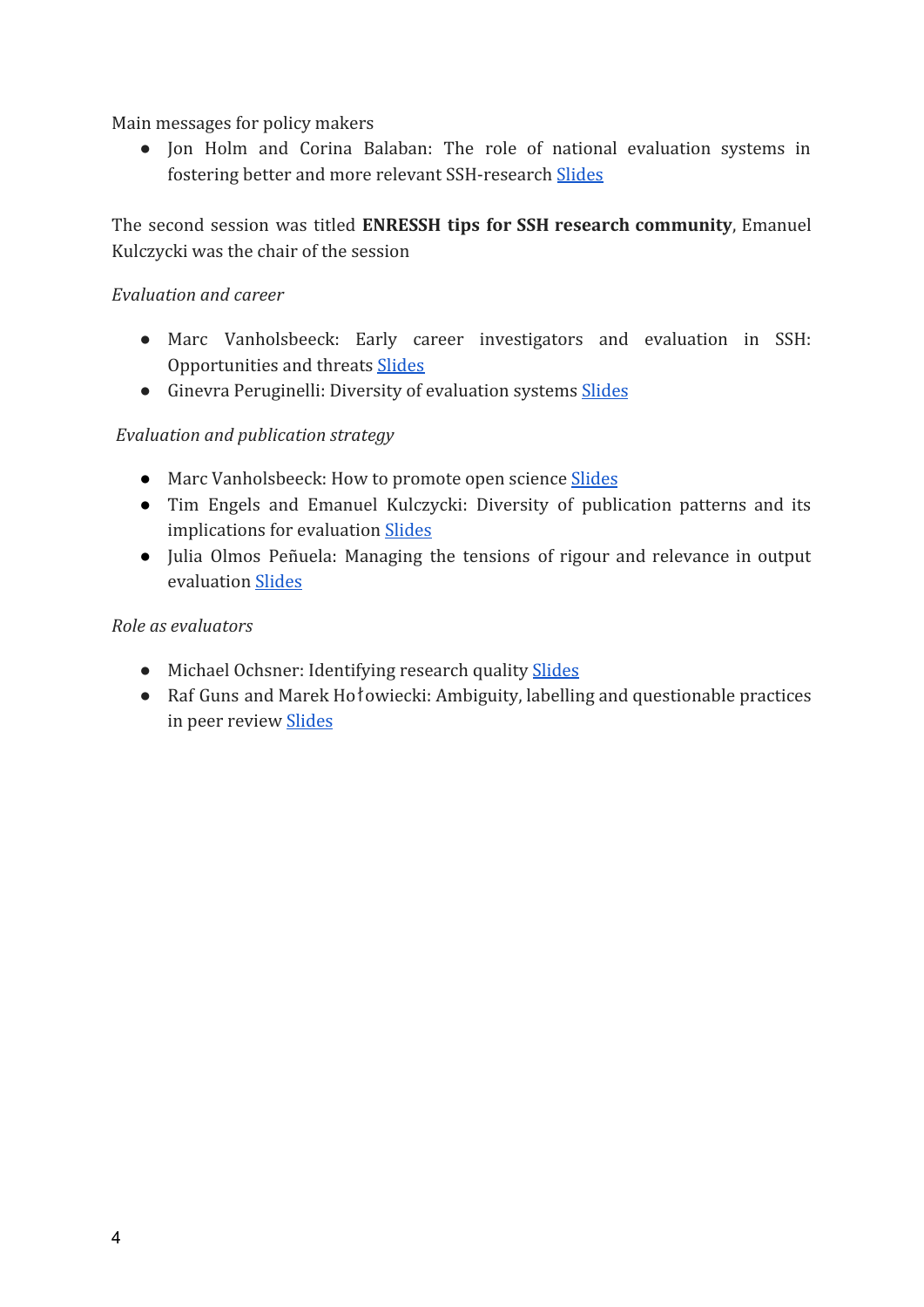Paul Benneworth - WG2 leader

**The purpose of this brief note is to set out my thoughts regarding the progress that has been made in ENRESSH Working Group 2 looking at the issue of the societal impact of SSH research and in particular its effective evaluation.**

**The main contribution has been the facilitation of making a diagnosis of the nature of the problem, and the nature of the problem is quite simple, namely that research impact in society does not happen the way that it is useful to think about in the evaluation of those impact for policy purposes.**

The starting point for thinking about the scientific progress that we have made has to be in terms of where the state-of-the-art was at the start of the action, and where we have move forward, and where we are also going to head into the future.

**The starting point for the scientific state-of-the-art can properly be regarded as a triptych of projects that had taken place academically, and were not driven by the range of impact evaluation exercises already taking place at that time, most notably the REF in the UK, and the problems around the Excellence in Research in Australia.**

As the issue of research impact had emerged onto the policy agenda in the 2000s, firstly as a goal of the system and then as something that had to be incorporated into evaluation, there were already some signs of resistance to it from an academic perspective, indicating the problematic nature of the problem.

What was particularly notable here was the opposition to the idea that impact should be exclusively understood in terms of commercialisation outcomes. There were two dimensions to this, that for some disciplines there were very few commercialisation transactions that could meaningfully be counted. But even for the STEM disciplines, commercialisation of whatever form, and even a focus on economy impacts, did not really count what mattered to these disciplines and the way that they created impact.

**The state-of-the-art at the start of the project can be understood as a "Beyond commercialisation" conceptualisation of research impact.** The ERIC, Siampi and HERAVALUE projects all attempted in their way to understand research impact and sketched out a process whereby academic knowledge intersected with societal users who then used that knowledges in various different ways that then expanded outwards (or not) thereby creating societal capacities (or not).

These models (or at least their common heuristic) seemed to suggest that the evaluation challenge was itself a relatively straightforward one in which there were pathways by which impact was created (interactions à networks à systems à structural change) and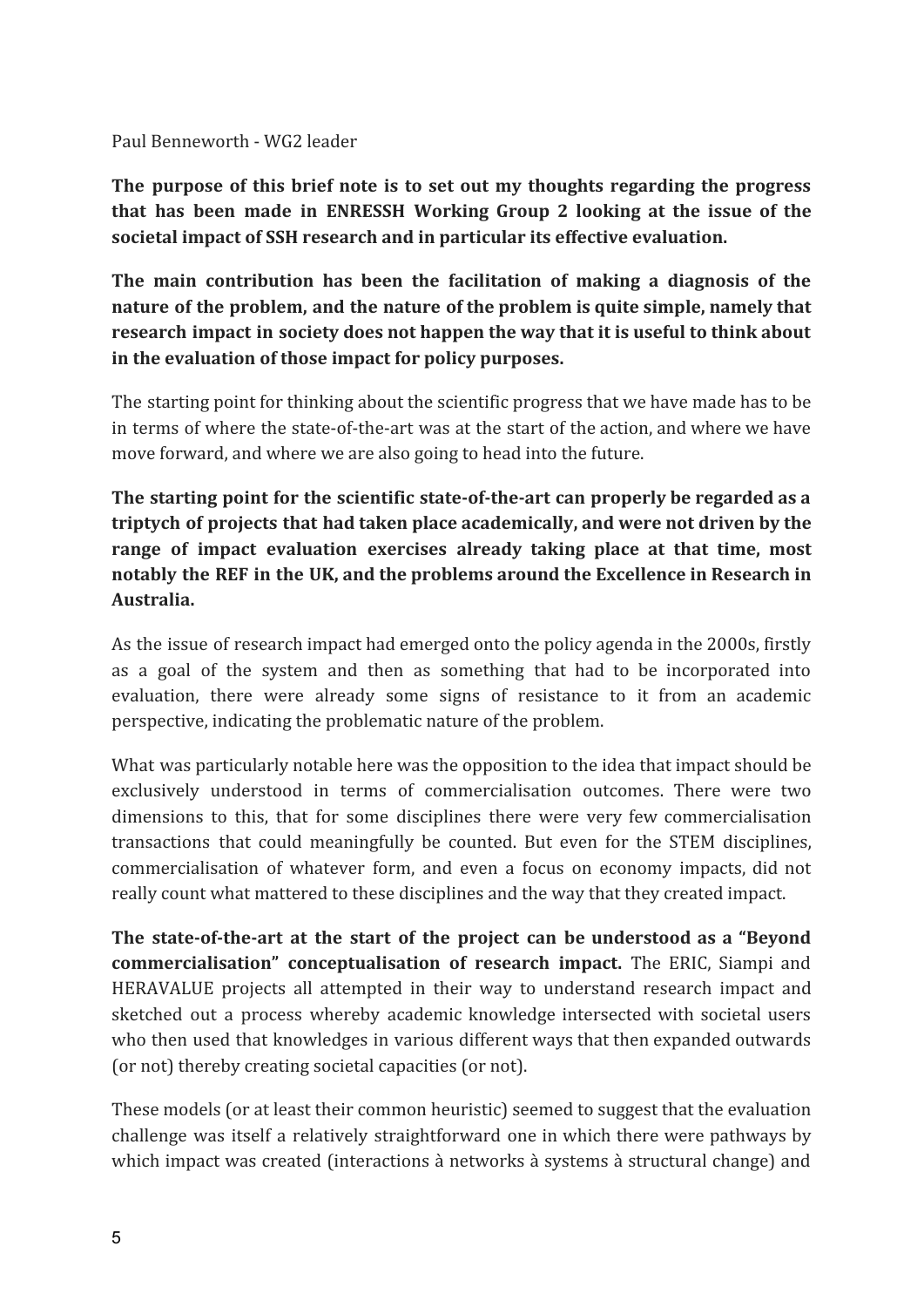that these could be evaluated in terms of their "goodness" however one chose to define that.

This suggested that the challenge for effective evaluation was in finding the correct objects to look at that would provide insights into these pathways. The pathways would form the basis for the evaluation, and even if one did not require conceptually those social change to be delivered, one could look at the initial interactions, and the ways that they created rippled in networks, as indicative of broader processes of change.

**This in turn suggested a relatively straightforward research subject, the impact pathways, for which indicators could potentially be developed, in a way that allowed the impact to be understood in a way tat was attributable to the science that lead to the changes, in a reasonable time scale, and allowed a distinction to be made between good and bad research impact being created.**

That was the state-of-the-art, and what we have seen then outside is a number of projects that have proceeded on that basis, and that have, generally speaking, not succeeded in that operationalisation task. Although that pathway model seems to persist within a number of policy-maker imaginaries, there remains a hurdle in dealing with the tensions and contradictions that arise in the model when one stops to consider it.

**And the main contribution that ENRESSH can say that it has made has been to destabilise this frame around the idea of an impact pathway with a defined start and an end, and instead to contextualise the idea of research impact as being something that takes place within dynamic knowledge communities.** The corollary of this is that the best research evaluation systems and approaches are the ones that have allowed that characteristic to emerge, without necessarily that being conscious in the minds of those developing these new policy frameworks.

**Science and society might seem like two very different worlds where very different rules apply, especially those academics and early career academics who find themselves caught on the horns of negotiating between those two communities.** That was something that Agne was able to map out very thoroughly in her STSM. But those two different worlds only emerge through the act of those two worlds coming together.

The idea of the ivory tower academic who wants to take three years to do their research only emerges out of the confrontation with the societal world who is trying to solve a current problem urgently. And likewise, the frustration of the academic with the societal user who wants to debate their wise thinking and use if for totally unsuitable purposes is only a problem because the academic can feel that pressure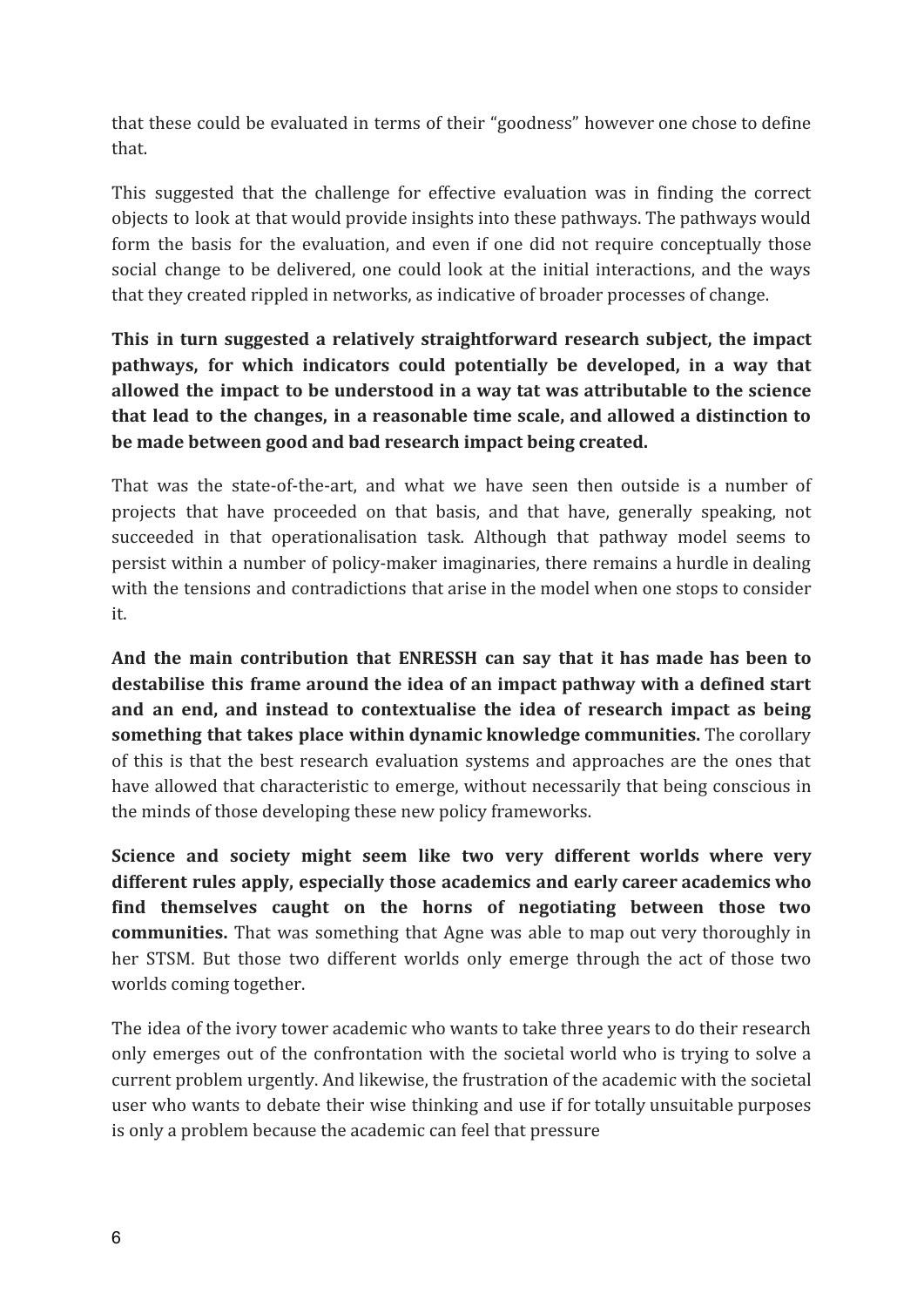One of the ideas emerging from HERAVALUE was that there are some academic identities that can cope with the duality (Aristotle and Plato) and those that cannot. But what we in ENRESSH have done is to demonstrate that these tensions emerging are a sign of those tensions being resolved, giving an insight into the nature of the processes at hand.

There are science systems that are trying to create general, universal knowledge that is robust within the world of peer review. There are societal systems where actors are trying to do more of the things that they find good. **These two worlds come together around specific objects of study, and try to create a mutual benefit from working together temporarily for a period.**

Sometimes that might be quite explicit, where there is a formal partnership programme that runs for a period with scientists and societal partners working together in a co-creative way; but there can be other more informal relationships, relationships at a distance, where those processes run in parallel. Siampi advanced the idea of the productive relationship as a moment of interaction between those two systems, a moment of exchange.

**What we have done in ENRESSH is to start to conceptualise and understand the ways those "moments of exchange" concatenate into advances, advances in the scientific system and advances in the societal system.** These productive interactions are indicators of dynamic science systems, where knowledge processes are prosecuted by academics coupled to societal researchers for a temporary period resulting in advantages for both.

**The very first of the steps taken in WG2 was the documentation of research impact pathways, and that emerged as Reetta's paper, and what it demonstrates is the two sides of this system.** Impact emerges in a process that is not just a relay race in which the knowledge is passed to societal users, but rather ongoing interactions with societal partners orchestrates over time to achieve a wider change. So Eirikur noted this by charting the ways in which humanities research creates a societal capacity in terms of addressing various kinds of injustice, be it hermeneuti or epistemic.

Creativity is important in this – both societal and academic partners see promising future pathways and they may come together and work together for a period to realise those. There is an ongoing process of interaction and attunement by which academic knowledge is steered to be useful and social knowledge is steered to be knowable by academics.

**That suggests a need for a decentring of the research subject away from this impact pathway, to understanding the ways that these two systems operate and orchestrate together.** Gunnar Sivertsen was able to demonstrate early on in the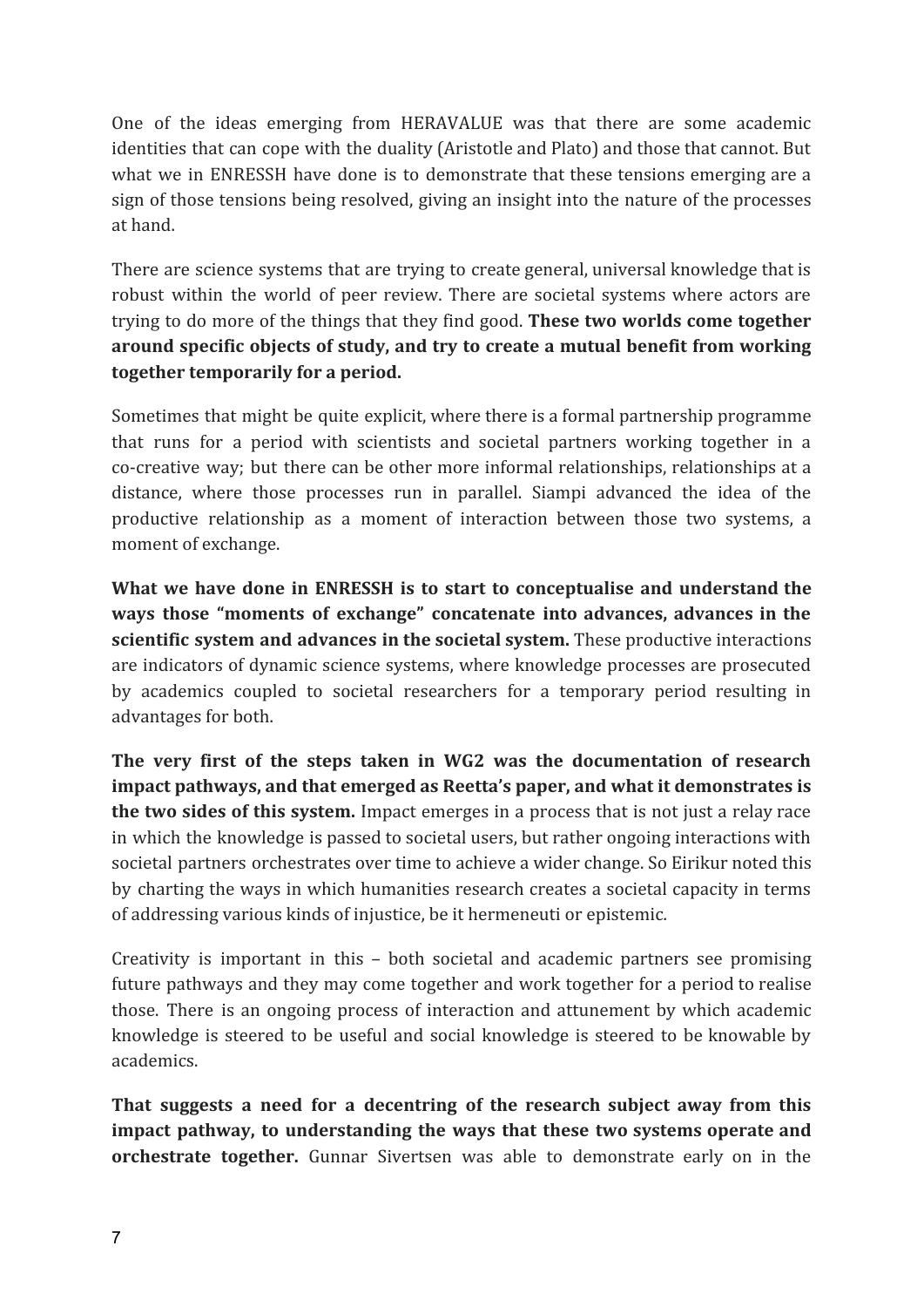project for example that this mutual orchestration is a "everyday value" of many researchers, particularly in the SSH, where they are working with, studying, social systems, and accessing those social systems in different ways requires them to have all of these kinds of interactions with societal partners in which positive interactions emerge, advancing the quality of the research being created.

**This in turn raises the issue of social context as a critical one for the emergence of research impact, and the extent to which researchers in different kinds of context are able to create impact, something that came through very strongly in Stefan's work.** The model of dynamic science systems makes it clear what a problem it can be if that social element is absent, or worse, damaging to the scientific system; the interactions around impact are productive in that they both benefit the society but they also benefit the science in different kinds of ways. Those science systems where societal partners are not giving a strong boost to their researchers by contributing along these pathways are also undermining their strengths as science systems.

This approach helps to reframe the notion of the evaluation subject and where the lines should be drawn around that subject to allow for an effective evaluation. The framework allows a relatively neutral definition to emerge of research impact, that is in terms of the nature of the contribution that it makes in these dynamic science systems, creating knowledge in interaction with partners that forms the basis for future productive interactions.

The one project that we have probably subsumed within ENRESSH has the work that Jack and Ad have been doing around Quality Research Indicators in the Humanities, which is a very practical exercise but rooted in the difficulties of creating a sensible evaluation framework for the humanities. **What has emerged here is the idea of creating narratives of impact, the ways in which researchers are interacting with society, with lots of interactions having both influences on the direction the science takes and creating scientific outcomes.**

That chimes with Reetta's model which shows how scientists can change their object of study; first is the Seize the Day approach, where something so big happens that it cannot be avoided by researchers. The Anticipating Anniversaries pathways is where scientists see a future window to gain publicity for their research and to change the way that the public think about a topic.

These different models may be present in parallel in different contexts: and what evaluation needs to do is to be able to reflect this creativity by academics, the ways that academics and societal partners interact and orchestrate their own activities to created these temporary mutual impact pathways.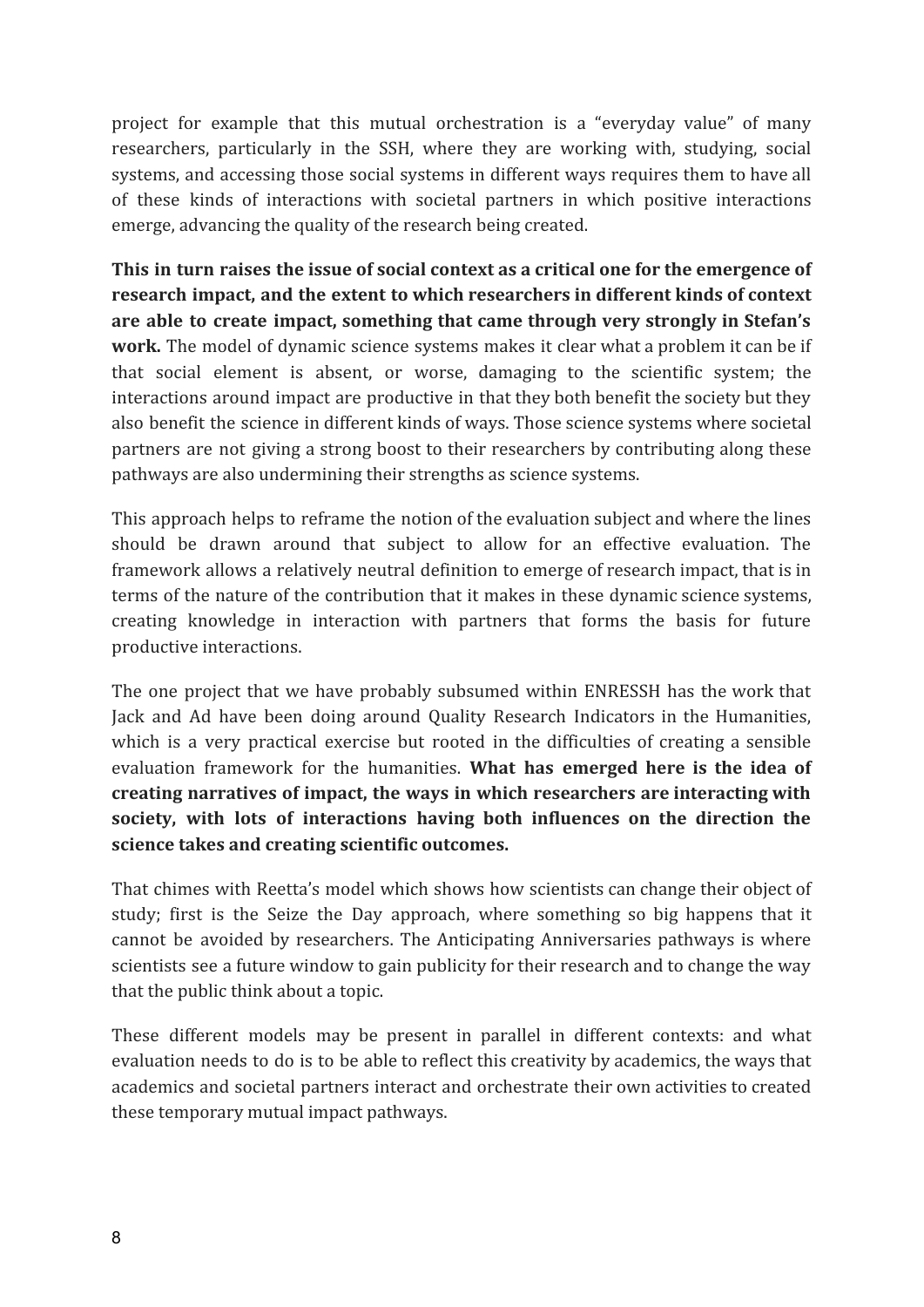Very early on in the ENRESSH process, but also outwith this framework, Claire Donovan very wisely argued that the research evaluation challenge was a theoretical one, and in particular, allowing theoretical frames to emerge without being unduly influenced by pragmatic policy constructs. **What we have been doing in terms of the working group is starting to put down some theoretical foundations for what should be the object of study in this.**

There was a community of Impact Evaluators that came together at the start of ENRESSH- that was identified very nicely by Marta in her Twente STSM, all wrestling with the challenges of research impact evaluation. She charts very neatly the idea that the notion of developing a "common definition" was seen by the community participants as a prerequisite for being able to progress.

**What the rest of the working group has done is to demonstrate that any definition of impact that is able to carry these conceptual foundations is likely to be dissatisfying for policy-makers, because the conclusions that you would draw are at odds with the likely purposes of the evaluators in pursuing an evaluation.** Issues such as acknowledging and encouraging existing activity and practice, encouraging contributions to collective outcomes, allowing for creativity and reactivity, are all at odds with the way that research evaluation typically demands that the research subject be constructed.

**One corollary of this way of understanding is to do with the diversity of these individual pathways, being rooted in very different kinds of dynamics and activities.** These need understanding in their own terms or risk imposing value judgements on the activities that might be at odds with the values of the activities being supported. Marc & Karolina have done great work in tracing out some of these tensions that emerge and the way that there are a varieties of prejudices about the territoriality of research encoded into research evaluation practices that are sometimes reproduced uncritically within theorisations that are too strongly driven by existing practices.

The other element about the emergence of the community is whether there is a new generation emerging in which the ideas of societal interaction are embraced. The CARES work is suggestive **that this new generation is emerging, in which the creation of societal impact is seen as being intrinsic to these ways of working, with all that entails (the limits and boundaries that this can impose).**

This has consequences for the ways that research evaluation works, this idea of the intrinsic take on impact generation, not just for early career researchers but for all researchers. At a time when there is an urge to celebrate excellence and reward the few the reality is that there are many researchers working in ways that have the potential to contribute to and support these mutual impact pathways.